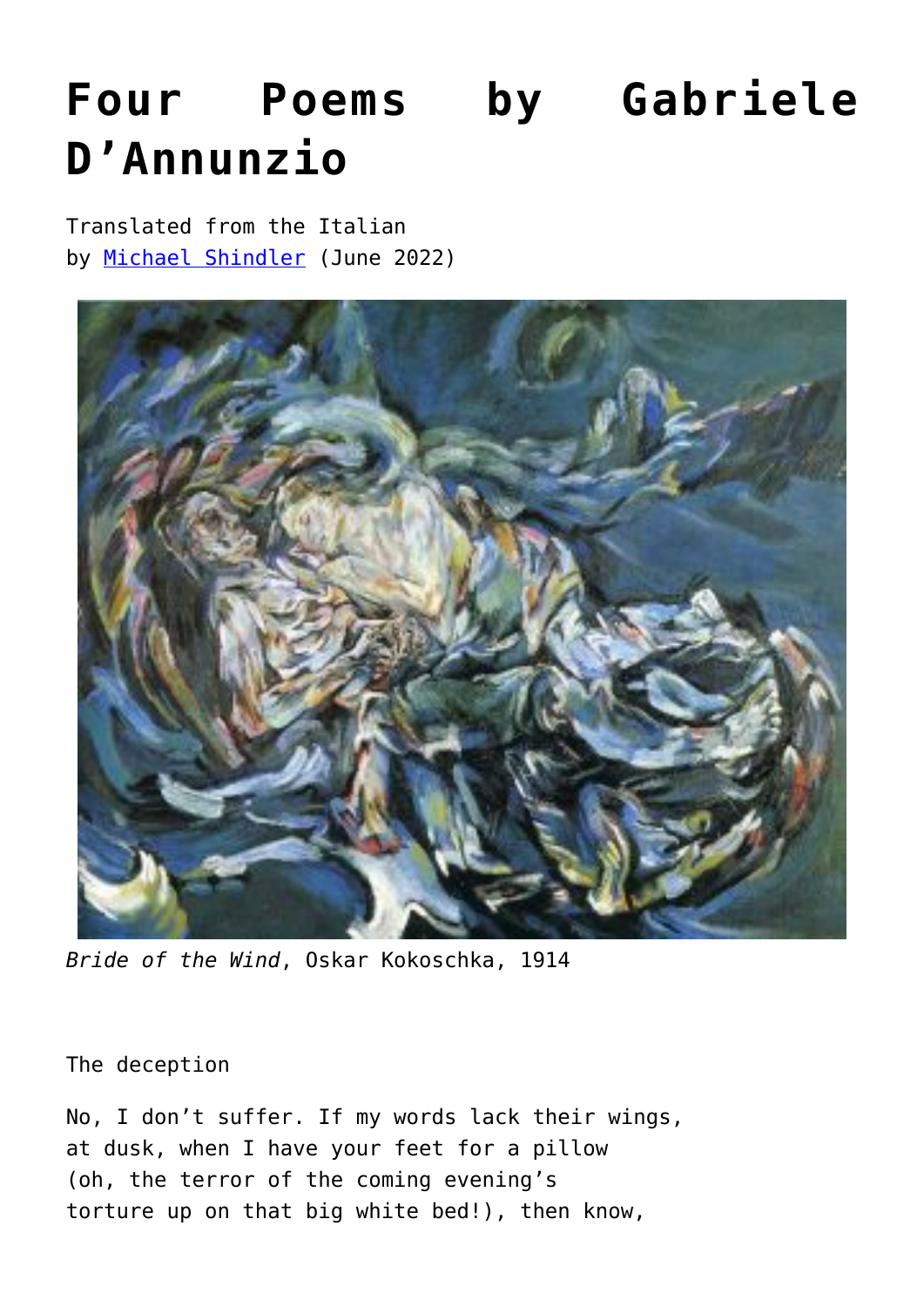it is because my soul delights so greatly within that oh-so very delicious peace (all day and night a thought eats away at me, at my very soul, without cease—without cease),

this peace that envelops me on every side in a pleasure that is too—perhaps, uncouth. (Do, Lord—do let your most humble servant hide forever and ever the terrible truth!)

Oh, this great forswearing and oblivion of all the world—upon your feet! Be blessed. (My soul will never know oblivion, never oblivion—never.) Be blessed.

#### L'inganno

No, non soffro. Se sono taciturno, la sera, quando mi ti seggo ai piedi (oh il terrore del prossimo notturno supplizio in quel gran letto bianco!), credi,

è perché meglio l'anima assapora questa tranquillità deliziosa (giorno e notte un pensiero mi divora l' anima, senza posa, senza posa),

questa tranquillità che mi circonda d'un gaudio troppo, forse, inconsueto. (Fate, Signore, fate ch'io nasconda per sempre il mio terribile segreto!)

Oh questa gran rinunzia e quest'oblìo di tutto, ai piedi tuoi! Sii benedetta. (L'anima non avrà giammai l'oblìo, giammai l'oblìo, giammai.) Sii benedetta.

## On Edvard Grieg's "Erotik" [Op. 43, No. 5]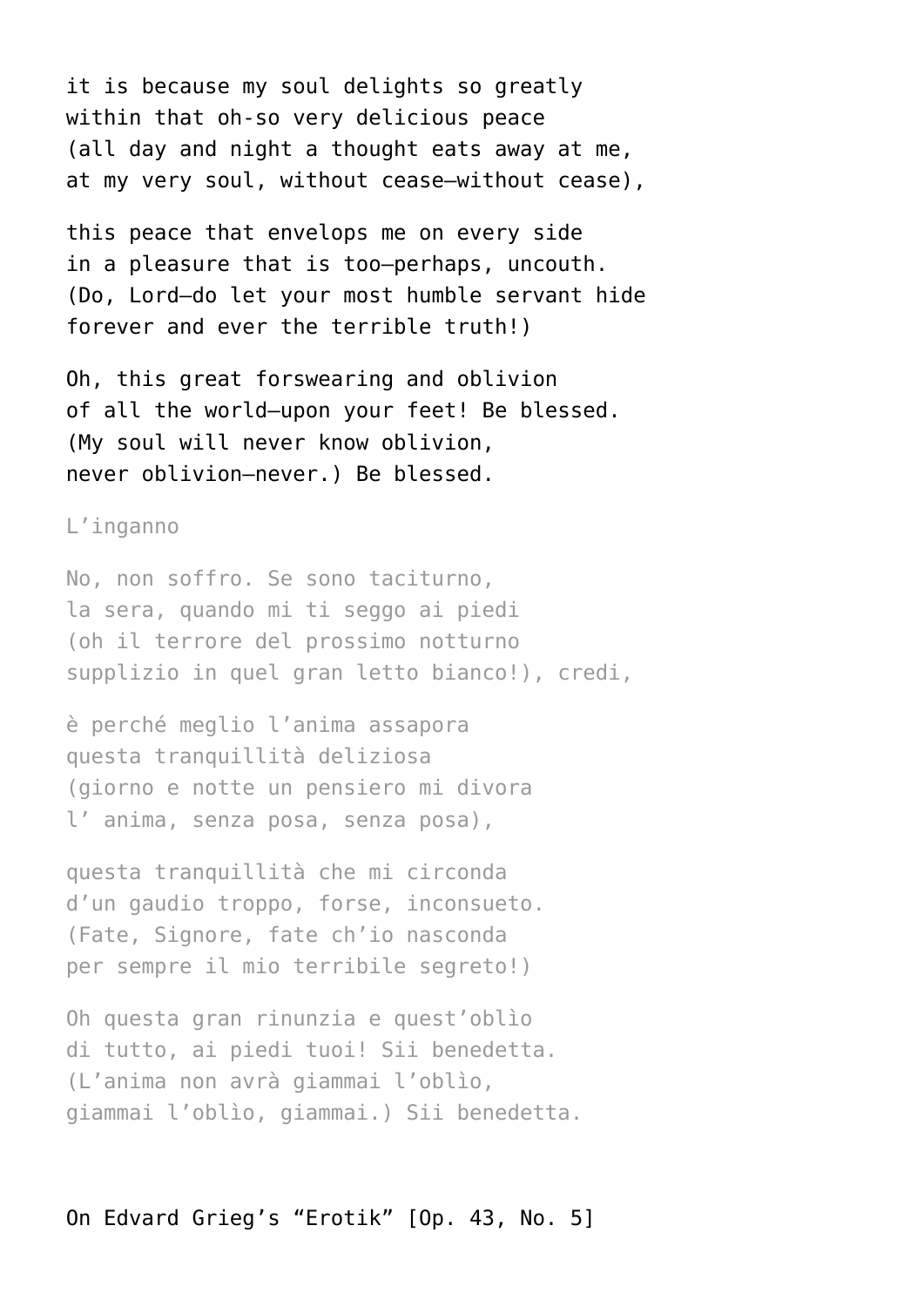I want to very sorely love—slowly, slowly—as death comes when it comes too late, endlessly (I want it to dominate over even death) and unchangingly.

I want without an end an agony where in secret our souls can suffocate: and for there to be a sea by our gate, alone—that in silence weeps intently.

I want a tall tower of granite masonry, so very tall that in the sky's cool glow it seems to touch just upon the North Star.

I want a bed of purple, and to find ajar somewhere within your bosom's shadow, as deep within a tomb—infinity.

Sopra un "Erotik"

*Voglio un amore doloroso, lento, che lento sia come una lenta morte, e senza fine (voglio che più forte sia de la morte) e senza mutamento.*

Voglio che senza tregua in un tormento occulto sien le nostre anime assorte; e un mare sia presso a le nostre porte, solo, che pianga in un silenzio intento.

Voglio che sia la torre alta granito, ed alta sia così che nel sereno sembri attingere il grande astro polare.

Voglio un letto di porpora, e trovare in quell'ombra giacendo su quel seno, come in fondo a un sepolcro, l'infinito.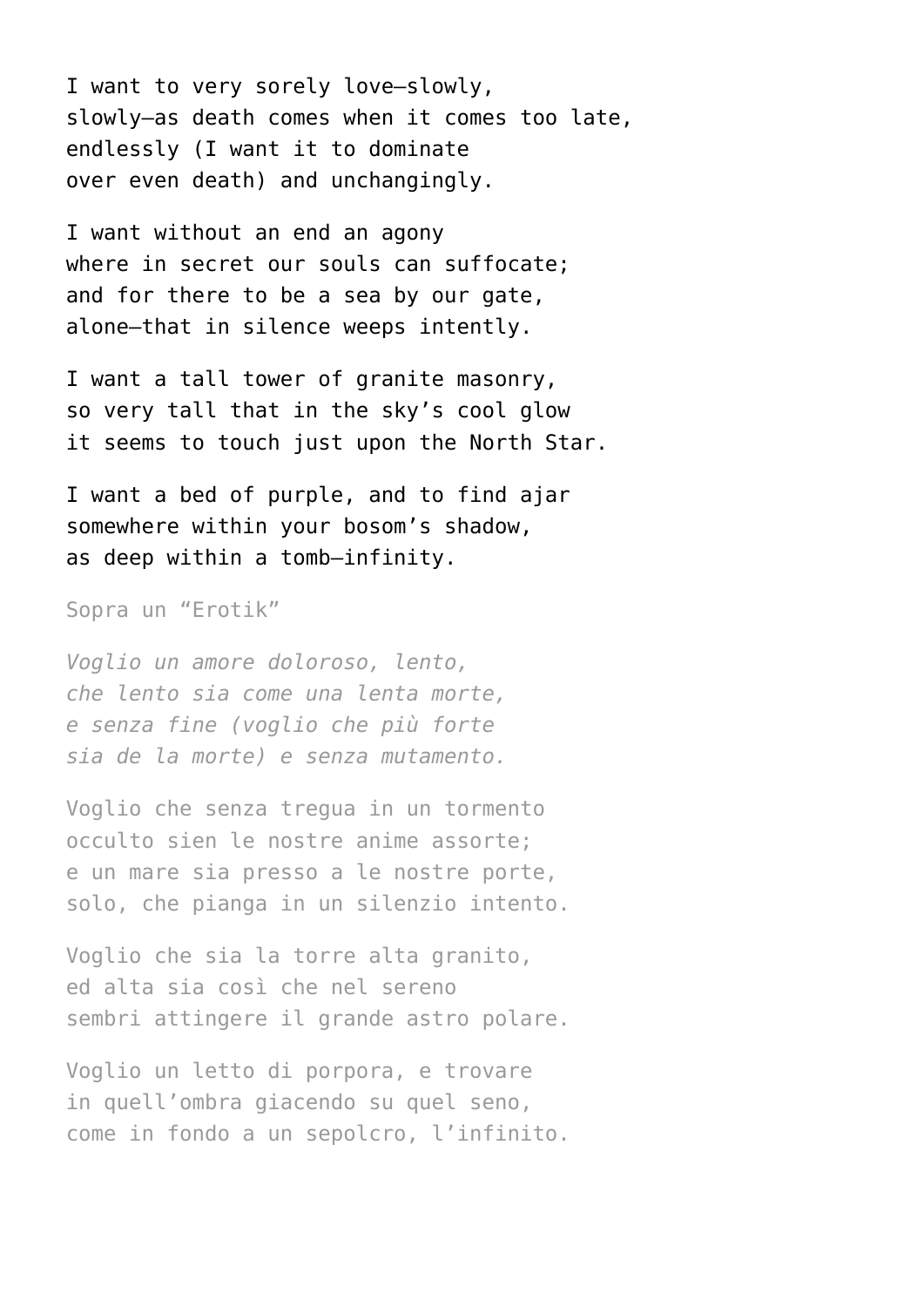The good voice

You're alone. On the one hand, you don't feel it. And yet, on the other hand—you never do! Over your heart the flows of oblivion flit.

These humble paths are still sweet for you to stray. There are still roses of the roses that grew. There'll be tomorrow what wasn't yesterday.

Seize for yourself a new courage tomorrow and even a new strength as well, timid soul. At the first dewfall, at the first dawn-glow doesn't the grass rise beneath you as you stroll?

La buona voce

*Sei solo. D'altro più non ti sovviene. E d'altro più non ti sovvenga mai! Sul tuo cuore fluisca l'oblìo lene.*

Ti sien dolci questi umili sentieri. Ancóra qualche rosa è ne' rosai. Sarà domani quel che non fu ieri.

Domani prenderà novo coraggio e nova forza l'anima che teme. A la prima rugiada, al primo raggio non s'alza l'erba che il tuo piede preme?

## Exhortation

Soul, why're you so ignobly lingering between boredom with life and fright with death? The torches are smoldering. In the lowlands there is no light.

Why're you lingering? Are you still holding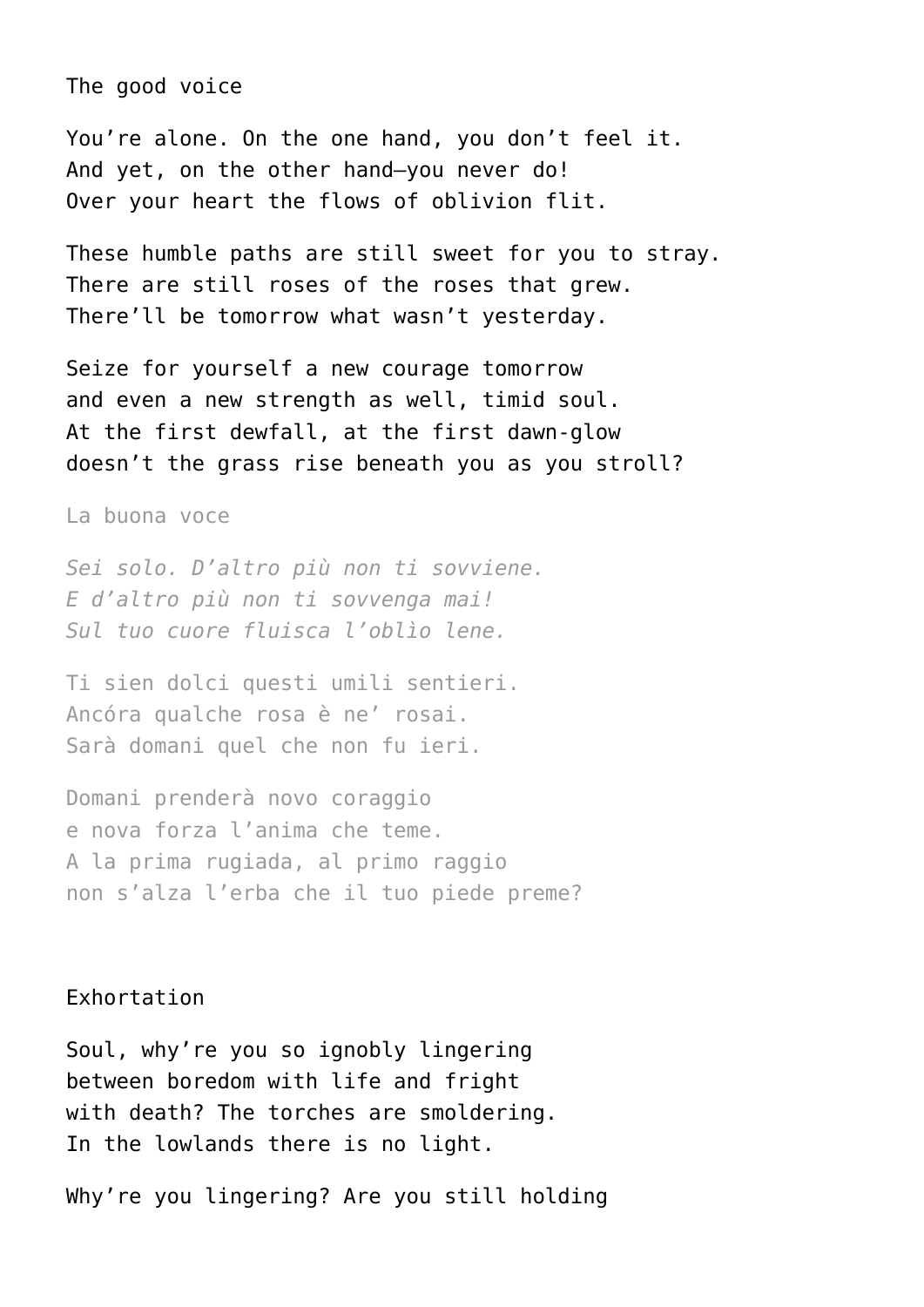out hope for some final heroic fight? Take care with your way; unclothed, unspeaking, as if constrained by two walls hidden from sight.

And seeing that no sudden thunderbolt flies, why're you, even now, lingering? Doubt not. Great peace on you will be conferred.

More than once you've read in eyes of corpses cold in their plot that Death keeps his word.

### Esortazione

 *Anima, a che t'indugi ignobilmente fra il tedio de la vita e la paura de la morte? Le faci sono spente. Nulla riluce ne la bassura.*

A che dunque t'indugi? Ancor ti mente la speranza di un'ultima avventura? Guarda ben la tua via; nuda, silente, come constretta fra due cieche mura.

Poiché non giunge il fulmine improvviso, a che t'indugi omai? Non dubitare. La grande pace ti sarà concessa.

Più d'una volta tu leggesti in viso ai cadaveri freddi ne le bare che la Morte mantenne la promessa.

#### [Table of Contents](https://www.newenglishreview.org/)

Michael Shindler is a writer living in Washington, DC. His work has appeared in publications including *The American*